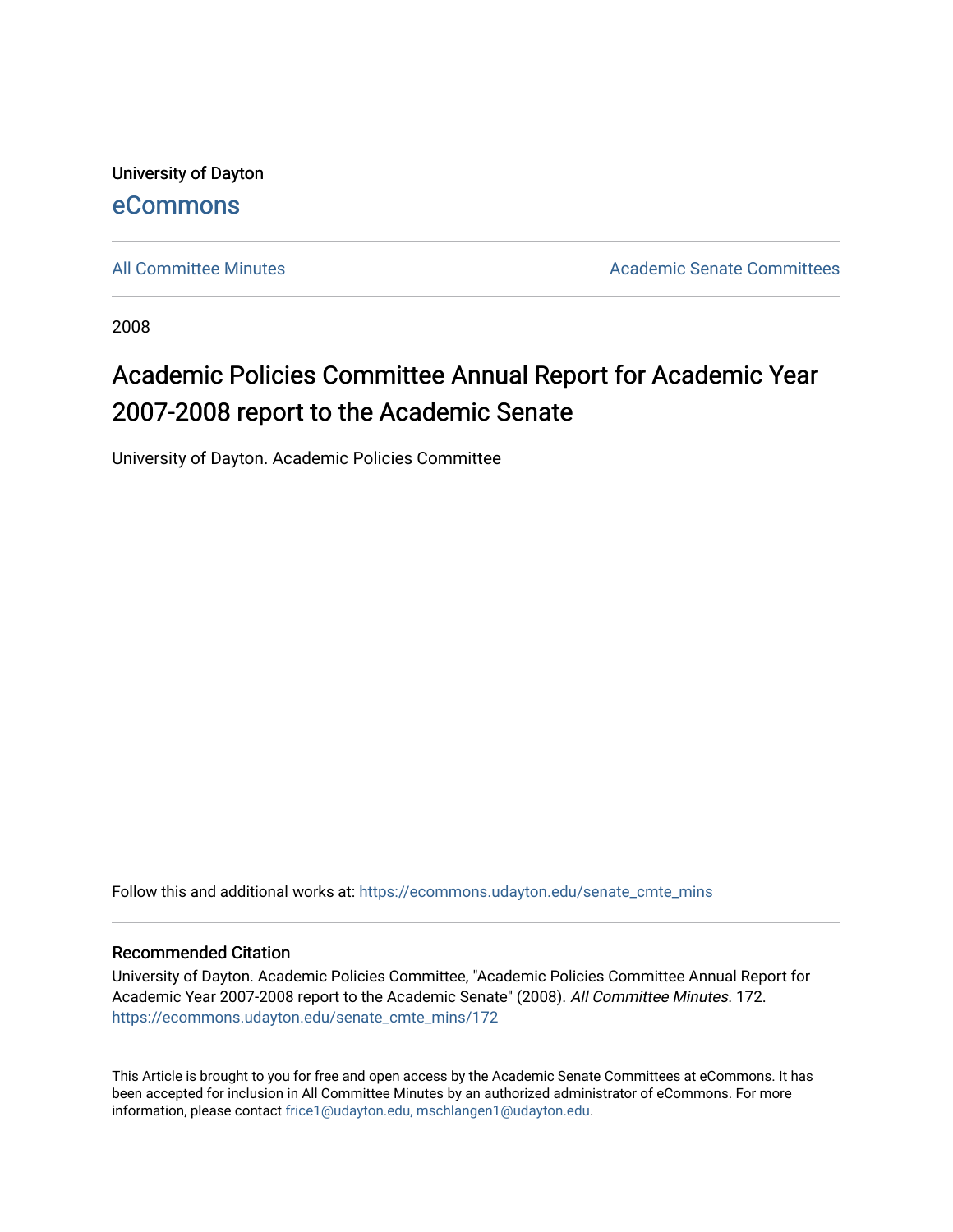Academic Policies Committee Year-End Report, 2007-2008

Academic Policies Committee has had a busy year. Its accomplishments include:

1. Review of the following documents passed by the Senate:

a. DOC 07-01 Change of Reporting of Grade-In-Progress from 'P' to 'IP'

b. DOC 07-02 University of Dayton Assessment Plan

c. DOC 07-03 Guidelines for the Development of Course-Based Graduate Certificate Programs

2. Continued work on the following matters before the Senate:

a. DOC 06-09 Habits of Inquiry and Reflection

Beginning in the fall, the APC reformatted the consideration of this document, replacing the system of working groups with a single subcommittee (which subsequently became known as the CAP Subcommittee). The APC charged the subcommittee with completing a set of curricular recommendations and submitting them as a working document by August 15, 2008. Throughout this process, the APC has received regular reports from the subcommittee's chair, Dr. Don Pair. At times the APC has offered suggestions, but most of its relationship with the subcommittee has centered on ensuring that the subcommittee has consulted with key stake-holding groups on campus, and that it is making progress toward producing a working paper for campus-wide discussions in the fall. I'm pleased to say that the subcommittee is on track to meet its deadline, and that we will have a document before us on August 15 that will include:

1. recommended curricular vehicles for delivering a common academic program that meets the *HIR* learning outcomes;

2. a proposal for how these vehicles might be phased in over time, and;

3. an inventory of resources needed to ensure the success of implementation.

Throughout the process, the subcommittee has considered the following questions/issues:

> 1. What should the make-up of the list of specific required courses look like?